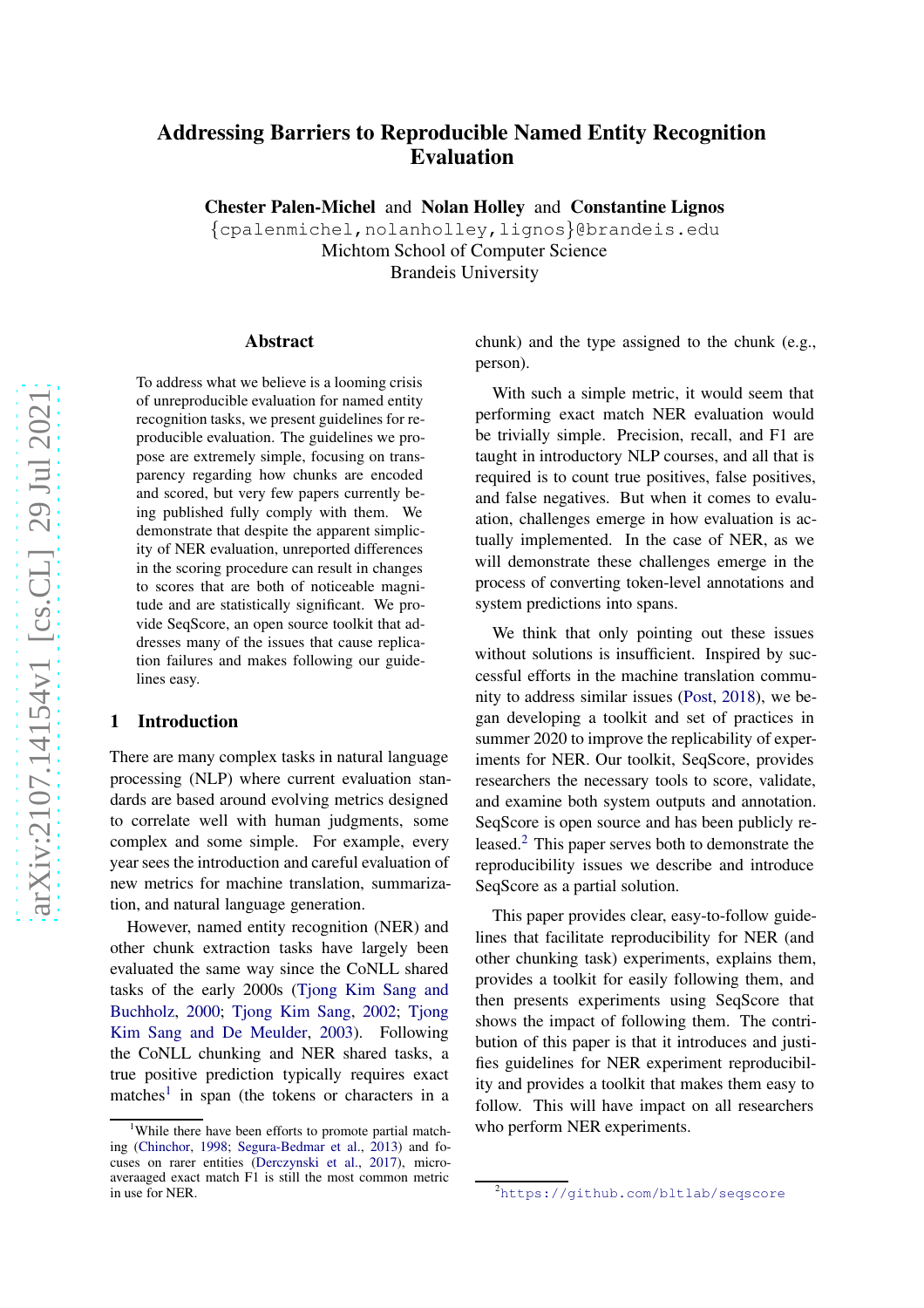# 2 Guidelines for Reproducibility

We propose that in order to have sound and reproducible NER evaluation, the following guidelines should be followed:

- <span id="page-1-1"></span>1. Report what chunk encoding scheme was used (e.g. BIO).
- 2. Use an external scorer—not one internal to the system—and report which scorer was used.
- <span id="page-1-3"></span><span id="page-1-2"></span>3. Be explicit regarding what form of invalid label sequence repair was used.
- 4. Only score against a gold standard that faithfully follows the chunk encoding scheme (e.g. BIO) in use.
- <span id="page-1-4"></span>5. Use good statistical practices when reporting results.

Many of these will seem like obvious ideas or practices that should be taken as a given. However, we have found almost no papers provide enough information to determine whether they are compliant with all of these guidelines specifically, very few papers report what scorer was used to produce the reported scores, and many that provide accompanying code do not include any evaluation code.[3](#page-1-0)

As an example of a common departure from these practices, many papers that perform NER experiments publish the scores produced by NCRF++ [\(Yang et al.](#page-9-4), [2018\)](#page-9-4). As previously detailed by [Lignos and Kamyab](#page-8-3) [\(2020\)](#page-8-3), NCRF++ uses an internal scorer with an undocumented label sequence repair method, so reporting any numbers from it would be contrary to guidelines [2](#page-1-1) and [3.](#page-1-2) As [Lignos and Kamyab](#page-8-3) demonstrated, that scorer produces F1 scores approximately half a point higher than the most commonly-used external scorer.

Guideline [4,](#page-1-3) which requires that the annotation precisely follow the chunk encoding scheme, also seems obvious. However, it was not actually followed for 2 of the 4 datasets for the CoNLL NER evaluations in 2002–3, as only the English and Dutch data were free of errors of this type (see

Section [4\)](#page-3-0). As these datasets are arguably the most famous NER datasets in existence, this is surprising. While this would only have a very minor impact on evaluation results, an evaluation cannot be reproducible if different scorers might interpret the gold standard differently due to difference in how invalid label sequences are handled (see Section [3.2\)](#page-2-0). When examining other NER datasets, we have found more pervasive occurrences of invalid label sequences.

We will not discuss guideline [5](#page-1-4) in any detail as practices change over time, but we will highlight the need to report a distribution of scores, rather than a single score. [Reimers and Gurevych](#page-9-5) [\(2017](#page-9-5)) demonstrate this clearly for NER specifically, and SeqScore supports aggregating scoring across multiple runs and reporting summary statistics.

Many of these rules may seem like common sense, but by enumerating them, we provide a published "checklist" for researchers to follow.

# 3 The Mechanics of NER Evaluation

We now turn to explaining the mechanics of NER evaluation to explain why following these guidelines is important. In this section, we explain the subtleties of working with chunk encodings, which will reinforce the importance of following the first three guidelines.

# 3.1 The CoNLL Tradition

Evaluating named entity recognition (NER) and similar chunking tasks is conceptually straightforward. The primary metrics are the precision, recall, and F1 of the extracted chunks, often called phrases, or for NER specifically, entities or mentions. The CoNLL-2000 shared task on chunking [\(Tjong Kim Sang and Buchholz](#page-9-0), [2000\)](#page-9-0) set the first and most long-lasting standard for distributing data for and evaluating chunking tasks.

Briefly, this standard—which we will call "CoNLL-style"—is that each dataset (train, etc.) is represented in a sentence-split, tokenized, delimited format. Each sentence consists of a sequence of lines, and each line contains at least a token and a label for that token. This format was accompanied by a scoring script, conlleval. [4](#page-1-5) The labels give information about the spans of the chunks, using encoding schemes that have developed from the ori[ginal IOB representation of](#page-9-6) Ramshaw and Marcus [\(1995\)](#page-9-6).

<span id="page-1-0"></span><sup>&</sup>lt;sup>3</sup>Should any reader believe these guidelines are so obvious that they need not be published, we encourage them to find ten papers that report NER experiments, see how many of them can be *confirmed* (not just suspected) to have followed reproducible practices, and determine whether they can replicate the evaluation procedures *exactly*.

<span id="page-1-5"></span> $4$ https://www.clips.uantwerpen.be/conll2000/chunking/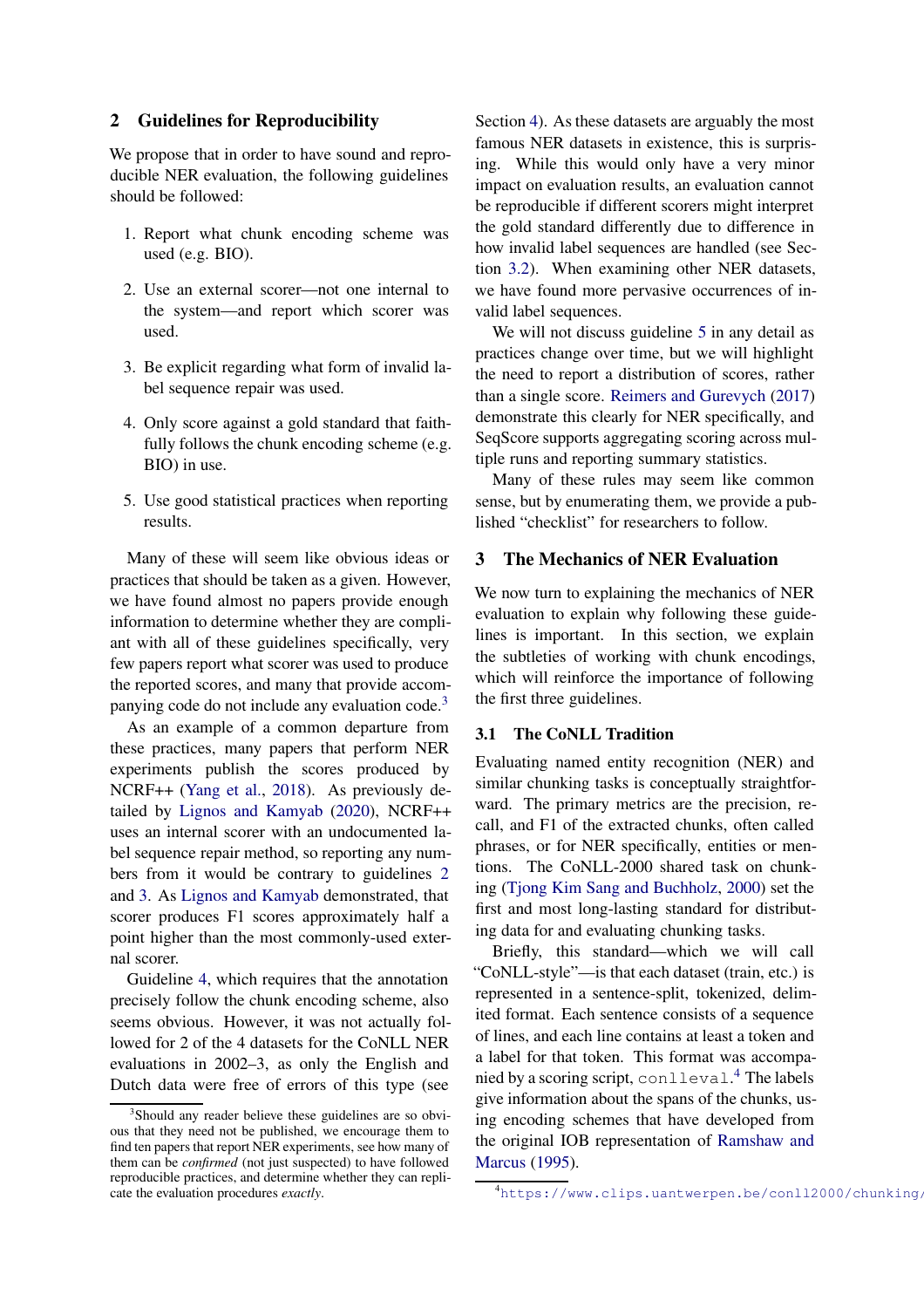While some models may use more complex encodings, the current standard for datasets is that chunks are encoded using BIO (begin, inside, outside), where the first token of each chunk receives a B- label, any following tokens in the chunk receive an I- label, and any tokens not contained in a chunk receive O label. This standard format, albeit with minor variations, has been used continuously for NER datasets [\(Tjong Kim Sang](#page-9-1)[,](#page-9-2) [2002](#page-9-1); Tjong Kim Sang and De Meulder, [2003](#page-9-2); [Benikova et al.,](#page-8-4) [2014;](#page-8-4) [Derczynski et al.,](#page-8-1) [2017](#page-8-1), among others).

Not every evaluation of these type of tasks has used this str[ucture. Many datasets \(e.g.,](#page-8-5) Doddington et al., [2004](#page-8-5); [Hovy et al.](#page-8-6)[,](#page-9-7) [2006;](#page-8-6) Strassel and Tracey, [2016](#page-9-7)) use start and end offsets as the primary method of identifying spans, which can avoid issues related to tokenization and completely dissociates the annotation from the encoding of chunks using labels. As we show later, this dissociation automatically removes a major source of non-reproducibility in evaluation.

# <span id="page-2-0"></span>3.2 Scoring and Repair

When it comes to evaluating system output, while the CoNLL-style format is truly simple, the process of using it for evaluation only *seems* simple.

The fundamental problem is that there is generally nothing that forces a system's output—or even the annotation (see Section [4\)](#page-3-0)—to follow the intended state machine of the scheme for encoding chunks. While using a CRF may reduce and constrained decoding [\(Lester et al.](#page-8-7), [2020](#page-8-7)) can eliminate—invalid label transitions, we must still be able to provide reproducible scoring methods for models that do not use these approaches.

As shown in Table [1,](#page-3-1) if we are using BIO encoding, a system could produce the sequence O I-ORG, illegally entering the "inside" state without going through "begin." Similarly, we might encounter a B-MISC I-ORG transition, beginning a chunk of type MISC but then continuing into an ORG chunk. Handling these invalid transitions requires an implicit or explicit *repair* method.

### 3.3 Repairs in Practice

Since the conlleval scoring script, scoring predicted labels and repairing the invalid sequences that they contain have gone hand in hand. SeqScore follows this tradition, allowing for scoring labels that contain invalid sequences, but unlike conlleval, its repair methods are configurable, and unlike any other scorer we are aware of

it supports inspecting the repaired label sequences through writing them to a file. By requiring the user to select the repair method and making a previously invisible feature visible, we are making it easy for users to follow guideline [3.](#page-1-2)

The user can specify whether to perform conlleval-style repair, to *discard* invalid sequences, or to make no repairs (*none*), which will raise an error if any invalid sequences are encountered. The differences between these repair methods are show in Table [1.](#page-3-1) Due to the complexities of attempting to repair invalid label sequences in BIOES,<sup>[5](#page-2-1)</sup> repair is only supported for BIO and IOB encodings.

For example, given an I- followed by another I- of differing type such as  $I$ -ORG I-LOC, one could coerce either the first or second tag to match the other and maintain that this is all one mention. Another option is to treat the second tag as B- and begin a new mention. The latter is what most scorers do, but it should be noted that this is not *a priori* the correct choice.

As we describe each repair method in more detail, we will use examples from actual output on the CoNLL 2003 English data. We used SeqScore to find t[he invalid transitions in the BERT \(](#page-8-8)Devlin et al., [2019\)](#page-8-8) model output from [Tu and Lignos](#page-9-8) [\(2021\)](#page-9-8) and selected examples of each type.

For BIO, the possible invalid transitions are an I- preceded by O (Table [2\)](#page-3-2), an I- preceded by an I- of a different type (Table [3\)](#page-3-3), and an I- preceded by a B- of a different type (Table [4\)](#page-3-4). conllevalstyle scorers take the approach of changing any unexpected I- to a B- (thus our name "begin repair"), while discard-style scorers discard tokens started by an invalid sequence.

While begin and discard are the dominant repair methods in use, other methods are possible. Stanza's [\(Qi et al.,](#page-8-9) [2020\)](#page-8-9) undocumented approach (shown in Table [1\)](#page-3-1) most closely resembles the discard repair method but does not discard all invalid sequences. For invalid sequences caused by a type mismatch, Stanza uses the type of the last token as the type for the whole mention, and unlike begin or discard, keeps the entire span as a single mention. For example, B-ORG I-ORG E-LOC would be decoded as one mention of type LOC, since LOC is the type of the last token. While we have described the repair methods that we are aware of,

<span id="page-2-1"></span><sup>&</sup>lt;sup>5</sup>See [Kroutikov](#page-8-10) [\(2019\)](#page-8-10) for a discussion of the large number of ways to score invalid BIOES sequences.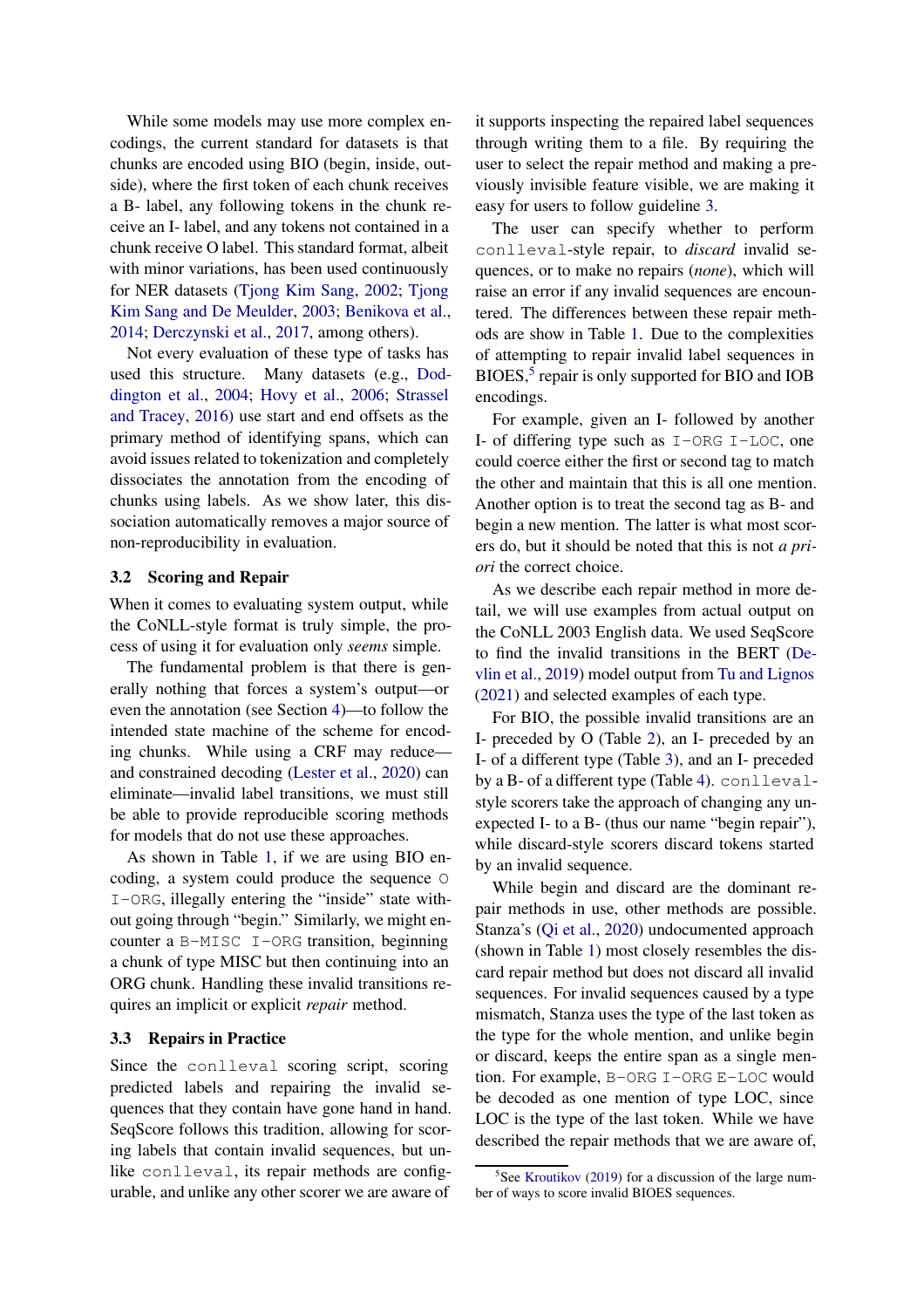<span id="page-3-1"></span>

| Encoding                                  | his                              | Liberal                           | Democratic                 | party                                    | and                | the                       | Russian                                  | Duma                       |
|-------------------------------------------|----------------------------------|-----------------------------------|----------------------------|------------------------------------------|--------------------|---------------------------|------------------------------------------|----------------------------|
| Valid                                     | $^{(1)}$                         | B-ORG                             | <b>I-ORG</b>               | <b>I-ORG</b>                             |                    | $\Omega$                  | <b>B-MISC</b>                            | B-ORG                      |
| Invalid<br>Begin Repair<br>Discard Repair | $\Omega$<br>$\Omega$<br>$\Omega$ | <b>I-ORG</b><br>B-ORG<br>$\Omega$ | <b>I-ORG</b><br>I-ORG<br>O | <b>I-ORG</b><br><b>I-ORG</b><br>$\Omega$ | $\Omega$<br>Ω<br>Ω | O<br>$\Omega$<br>$\Omega$ | <b>B-MISC</b><br>B-MISC<br><b>B-MISC</b> | <b>I-ORG</b><br>B-ORG<br>O |
| Stanza Repair                             | $\lambda$                        | B-ORG                             | <b>I-ORG</b>               | I-ORG                                    | $\Omega$           | $\Omega$                  | B-ORG                                    | <b>I-ORG</b>               |

Table 1: Valid and invalid BIO label sequences and repairs of the invalid sequence for the sentence fragment *his Liberal Democratic party and the Russian Duma* from the CoNLL-03 English training data (lines 3633–40). Labels that cause invalid transitions are bolded.

<span id="page-3-2"></span>

| Repair                     | Labels |                                                                          |          |  |               |  |  |  |  |
|----------------------------|--------|--------------------------------------------------------------------------|----------|--|---------------|--|--|--|--|
| None<br>Begin<br>Discard O |        | O LORG LORG O B-PER L-PER<br>O B-ORG I-ORG O B-PER I-PER<br>$\mathbf{O}$ | $\Omega$ |  | O B-PER I-PER |  |  |  |  |

<span id="page-3-3"></span>Table 2: Original and repaired labels for *Trade and Industry Secretary Ian Lang* (CoNLL-02 English)

| Repair |                       | Labels |                           |  |
|--------|-----------------------|--------|---------------------------|--|
| None   |                       |        | $O$ B-ORG I-ORG I-LOC $O$ |  |
| Begin  |                       |        | O B-ORG I-ORG B-LOC O     |  |
|        | Discard O B-ORG I-ORG |        | - 0                       |  |

Table 3: Original and repaired labels for *the Oceanic Control Center in* (CoNLL-02 English)

others may exist whether intentionally or as accidental deviations from more common repair meth[ods.](#page-8-3)

Lignos and Kamyab [\(2020](#page-8-3)) demonstrate the variation that occurs due to different repair methods for invalid label transitions, finding that at least one NER toolkit takes an alternate approach to handling invalid transitions that consistently produces higher F1 scores for some models than scoring with conlleval. Its approach is not incorrect; these "edge cases" can be interpreted different ways. However, the result is that different scorers can produce different scores for the same output, even though they claim to measure the same thing. Our review of state of the art NER papers from the last several years has determined that most of them neither state how the output was evaluated nor share evaluation code.

<span id="page-3-4"></span>

| Repair |                 | Labels                       |           |  |
|--------|-----------------|------------------------------|-----------|--|
| None   |                 | O B-LOC <b>I-ORG</b> I-ORG O |           |  |
| Begin  |                 | O B-LOC B-ORG I-ORG O        |           |  |
|        | Discard O B-LOC | റ                            | $\lambda$ |  |

Table 4: Original and repaired labels for *( Rangoon ) University early* (CoNLL-02 English)

With these facts in mind, we believe that we are approaching a replicability crisis for NER and other chunking tasks, as scores cannot reliably be compared across papers, and replications can fail due to lack of information about the scoring procedure.

# <span id="page-3-0"></span>4 Data Validation

# 4.1 Invalid Transitions in Gold Standards

Most discussion of invalid label sequences focuses on the fact that system output often contains invalid label sequences, but widely-used annotated data often contains invalid sequences as well. For example, the CoNLL-02 Spanish data is BIOencoded but contains three invalid O to I- transitions, one in each of the train, testa, and testb subsets. The original IOB-encoded CoNLL-03 Ger-man data contains 10 invalid transitions.<sup>[6](#page-3-5)</sup>

While they may not have major impacts on scores, these invalid sequences represent a replication issue. Any scorer using the discard repair can *remove mentions from the gold standard*; even if the number of mentions removed is small, it is not an acceptable evaluation practice for the scorer to effectively change the gold standard. If two researchers use different repair methods and the annotation contains invalid transitions, they are not only evaluating their system output differently but also not actually evaluating against the same gold standard.

One of the design tenets of SeqScore is that the detection and repair of invalid label sequences is *explicit* and *configurable*. SeqScore supports validating IO, IOB (IOB1), BIO (IOB2), and the isomorphic BIOES, BILOU, BMES, and BMEOW [\(Radford et al.](#page-9-9), [2015](#page-9-9)) encodings.

<span id="page-3-5"></span>We validated the CoNLL-02 Dutch, CoNLL-03 English, GermEval 2014 [\(Benikova et al.](#page-8-4), [2014](#page-8-4)), and W-NUT 2017 Emerging and Rare Entities [\(Derczynski et al.](#page-8-1), [2017\)](#page-8-1) data sets and found no issues. The CoNLL-03 German data was corrected in a later BIO-encoded release.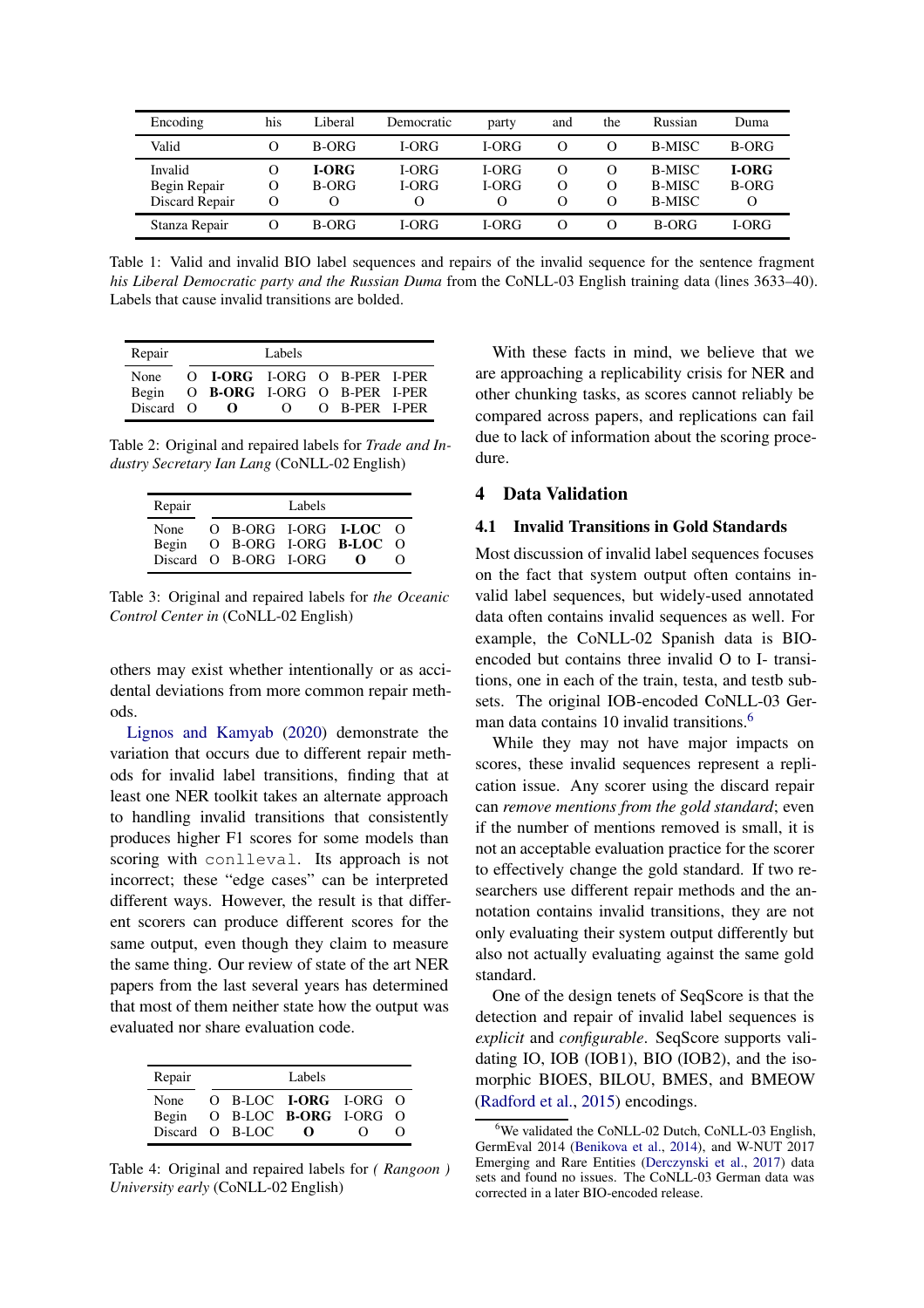Here is an example of validating the CoNLL-02 Spanish training data using SeqScore:

\$ seqscore validate --labels BIO esp.train Encountered 1 errors in 1 tokens, 8323 sequences, and 1 documents in esp.train Invalid transition O -> I-LOC for token 'San' on line 221619

Our recommendation is that validation (and if needed, repair) be run on any invalid gold standards before scoring. Doing so guarantees that the gold standard faithfully follows the chunk encoding and has no invalid transitions, so regardless of the repair method used, the gold standard will be interpreted the same way. This practice satisfies guideline [4.](#page-1-3)

# 4.2 Additional Features

While not essential for our reproducibility guidelines, SeqScore also provides additional features that aid in the construction and preprocessing of gold standard data.

Encoding conversion. The convert subcommand allows conversion between valid IO, IOB, BIO, BIOES, BMES, and BMEOW encodings. To prevent malformed output, it raises an error if the input contains any invalid sequences. The input can be repaired using the repair subcommand if it is IOB or BIO encoded. By separating repair and conversion, there are no "hidden" changes.

Many other label scheme converters convert labels at the token (rather than mention) level, which allows invalid sequences to propagate from the input to the output, sometimes with unexpected results. For example, Stanza converts to BIOES before scoring, passing along invalid label sequences from BIO to BIOES. While in BIO invalid transitions are limited to invalid I- labels, when invalid BIO sequences are converted to BIOES, there are many potential ways to convert them depending on how the input was interpreted.

Extracting mentions. The dump subcommand extracts the counts of all of the mentions contained in a data file and writes it to a delimited (e.g. TSV or CSV) file format. This allows for quick analysis of the mentions with frequency information.

<span id="page-4-0"></span>

| Lang. | Begin            | Discard          | Δ     | p-value |
|-------|------------------|------------------|-------|---------|
| amh   | $71.19 \pm 1.20$ | $71.87 + 1.11$   | 0.69  | 0.15    |
| hau   | $89.78 \pm 0.41$ | 90.12 $\pm 0.47$ | 0.34  | 0.19    |
| ibo   | $84.18 \pm 0.94$ | 84.57 $\pm 0.86$ | 0.39  | 0.33    |
| kin   | $73.29 \pm 1.39$ | $74.51 + 1.26$   | 1.22. | 0.06    |
| lug   | $80.02 \pm 0.90$ | 80.32 $\pm 0.85$ | 0.30  | 0.29    |
| luo   | $74.43 \pm 1.60$ | 74.96 $\pm 1.56$ | 0.53  | 0.27    |
| pcm   | $87.89 \pm 0.72$ | 88.48 $\pm 0.71$ | 0.59  | 0.03    |
| swa   | $87.43 \pm 0.55$ | 87.79 $\pm 0.62$ | 0.36  | 0.17    |
| wol   | $64.74 + 1.82$   | $65.19 + 1.70$   | 0.45  | 0.50    |
| yor   | $77.63 + 0.17$   | $78.40 + 1.04$   | 0.77  | 0.07    |

Table 5: Comparison of F1 scores across repair methods using XLM-R and MasakhaNER data.

<span id="page-4-1"></span>

| Lang. | Begin            | Discard          | Л    | p-value |
|-------|------------------|------------------|------|---------|
| hau   | $86.87 \pm 0.38$ | 87.36 $\pm 0.32$ | 0.49 | 0.01    |
| ibo   | $84.82 \pm 0.77$ | $85.14 + 0.72$   | 0.32 | 0.32    |
| kin   | $72.14 + 1.07$   | $73.41 + 1.00$   | 1.27 | 0.02    |
| lug   | $80.42 + 1.04$   | 80.83 $\pm 1.05$ | 0.41 | 0.29    |
| luo   | $73.37 + 1.52$   | 74.18 $\pm 1.53$ | 0.81 | 0.15    |
| pcm   | $87.97 \pm 0.62$ | $88.47 + 0.52$   | 0.50 | 0.10    |
| swa   | $86.73 \pm 0.49$ | $87.12 + 0.52$   | 0.39 | 0.13    |
| wol   | $65.35 \pm 1.58$ | $66.29 + 1.58$   | 0.94 | 0.26    |
| vor   | $78.96 \pm 0.86$ | $79.87 + 0.75$   | 0.91 | 0.03    |

Table 6: Comparison of F1 scores across repair methods using mBERT and MasakhaNER data.

# 5 Experiments

Our paper so far has discussed the importance of following the proposed guidelines but has not quantified the impact of doing so. We conducted a series of experiments on NER datasets to examine the extent the variations in scores from different repair methods could lead to different results. These experiments also demonstrate the usefulness of our SeqScore as a package for producing a reproducible and complete set of results for sequence labeling tasks.

As we show in the following experiments, NER using large multilingual models fine-tuned on lower-resourced datasets can show significant variation due to the scoring method used. We selected lower-resourced datasets for two reasons. First, we believe that this a major frontier for innovation in NER, and many new results will be reported in this area for years to come. Second, unlike higherresourced datasets, the current state of the art for these datasets involves the application of large language models, which are particularly prone to producing invalid transitions.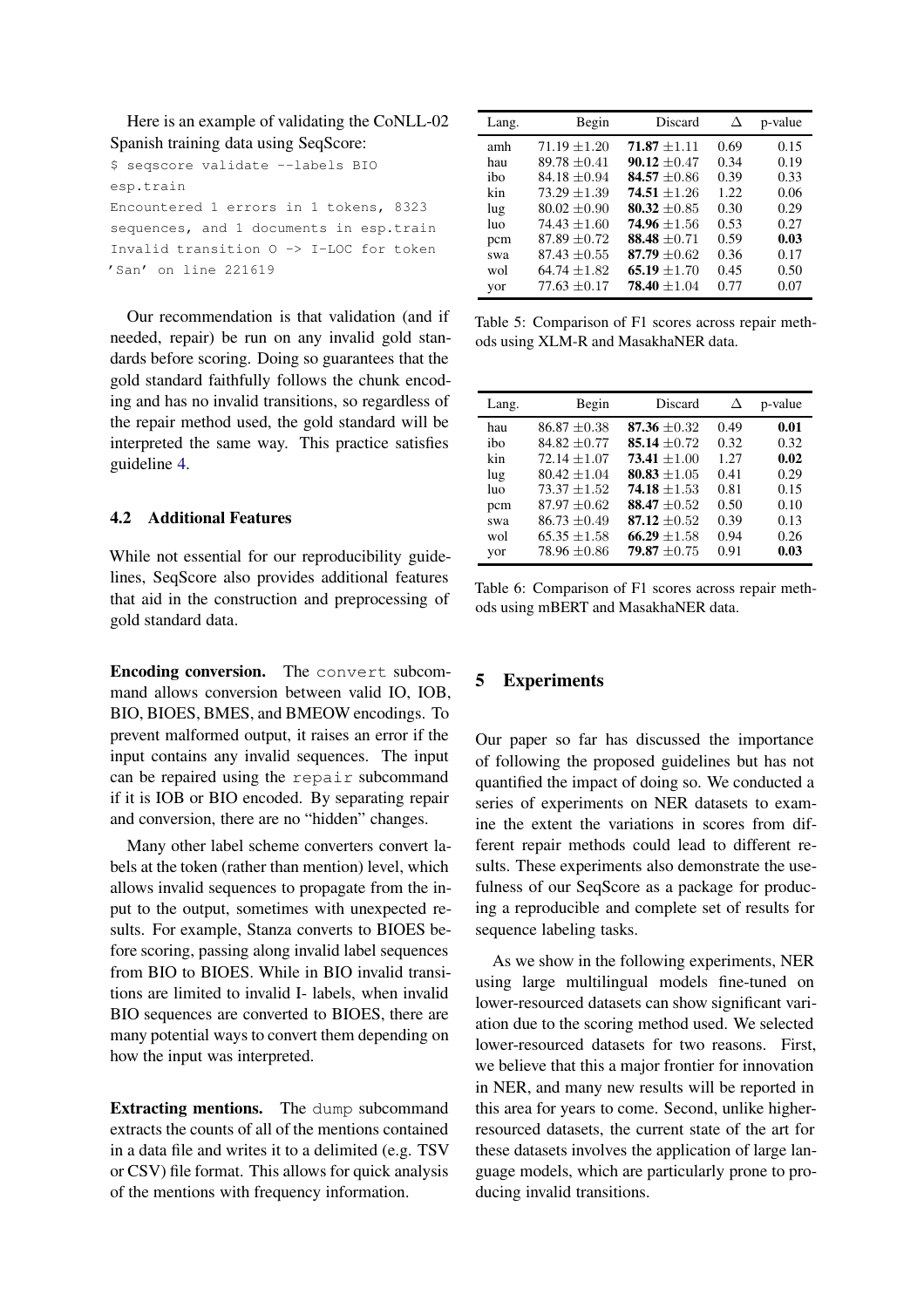#### 5.1 Comparing Repair Methods

We evaluated two multilingual models, multilingual BERT [\(Devlin et al.](#page-8-8), [2019](#page-8-8)[\) and XLM-R \(](#page-8-11)Conneau et al., [2020](#page-8-11)), on the MasakhaNER datasets [\(Adelani et al.](#page-8-12), [2021](#page-8-12)) which cover 10 African languages. Both of the models were trained for 50 epochs, using 10 different random seeds; we report the mean and standard deviation (as mean  $\pm$ std. deviation) of F1 across the seeds. Amharic was excluded from the mBERT experiments, as mBERT was not trained on its character set and thus predicts no names. XLM-R was trained on all 10 MasakhanNER languages.

For each language, we report the difference in mean F1 score between the begin and discard repair methods for all languages except Amharic. We also examine the difference in mean F1 score between two models that are scored using different repair methods. We provide statistical significance of each comparison using the Wilcoxon rank-sum test, which is computed over the 10 F1 scores for each configuration (not the means). We use the Wilcoxon rank-sum test as it provides a robust comparison between two distributions without assuming that the scores are normally distributed, as there is no guarantee that scores follow such a distribution.

As shown in Tables [5](#page-4-0) and [6,](#page-4-1) the discard repair method universally produces higher F1 scores. Using the significance threshold of  $p < 0.05$ (bolded), a handful of the comparisons between repair methods are statistically significant, specifically the mBERT scores for Hausa, Kinyarwanda, and Yoruba and the XLM-R scores for Nigerian Pidgin. The results that are not statistically significant still demonstrate a noteworthy difference in F1, with the discard score being 0.61 points higher than begin on average across all comparisons, statistically significant or not.

While we have shown that using a different repair method can sometimes lead to significant differences in F1 scores, which in our view is sufficient to be cause for concern, some may find this is not pervasive enough of a problem. However, using different repair methods on the exact same system output is not what happens in practice. Instead, the current situation is more likely to be that two different system outputs are unknowingly evaluated using differing repair methods by different authors.

#### 5.2 Simulating a real scenario

To simulate a more likely situation, suppose one researcher has trained an mBERT model and another has trained an XLM-R model. We want to determine how the use of different repair methods would affect the conclusions drawn.

In Table [7,](#page-6-0) we compare XLM-R using the begin repair to mBERT using discard and XLM-R using the discard repair to mBERT using begin. Suppose one team used XLM-R with the discard method to evaluate on Kinyarwanda while the other used mBERT and begin. The team using XLM-R with discard for scoring would have a score of 74.51 compared with the other team's score of 72.14, for a statistically significant difference in F1 of 2.37. If the teams switched scoring methods, the mean scores are much closer at 73.29 compared with 73.41, reducing the difference between the score to 0.12, which is statistically indistinguishable.

While Kinyarwanda is the most dramatic example, the difference in F1 changes considerably depending on the combination of repair methods used. Of the 9 language datasets, 7 show a change in whether the difference between models is statistically significant depending on which repair method is used with each model, highlighting the important of guideline [3.](#page-1-2) If in addition to using different repair methods, if one researcher reported their best test set score with no information about the distribution—as we have discovered a recent state of the art NER paper did—there would likely be even larger differences.

These experiments show that if researchers do not report their full scoring procedure, they may inadvertently obfuscate which models actually perform better and their claims of improvement may just be statistical noise. However, if researchers use SeqScore, they can evaluate their system using multiple repair techniques without the risk of using two entirely different scorers, and their evaluations will be replicable by other researchers.

#### 6 Comparison with Other Toolkits

To place SeqScore in the context of other work and to address the question of novelty, we compare SeqScore to other similar tools.

#### 6.1 Design Considerations

The primary goal of SeqScore is to provide a highly usable scorer for chunk extraction sequence labeling tasks such as NER. But SeqScore is not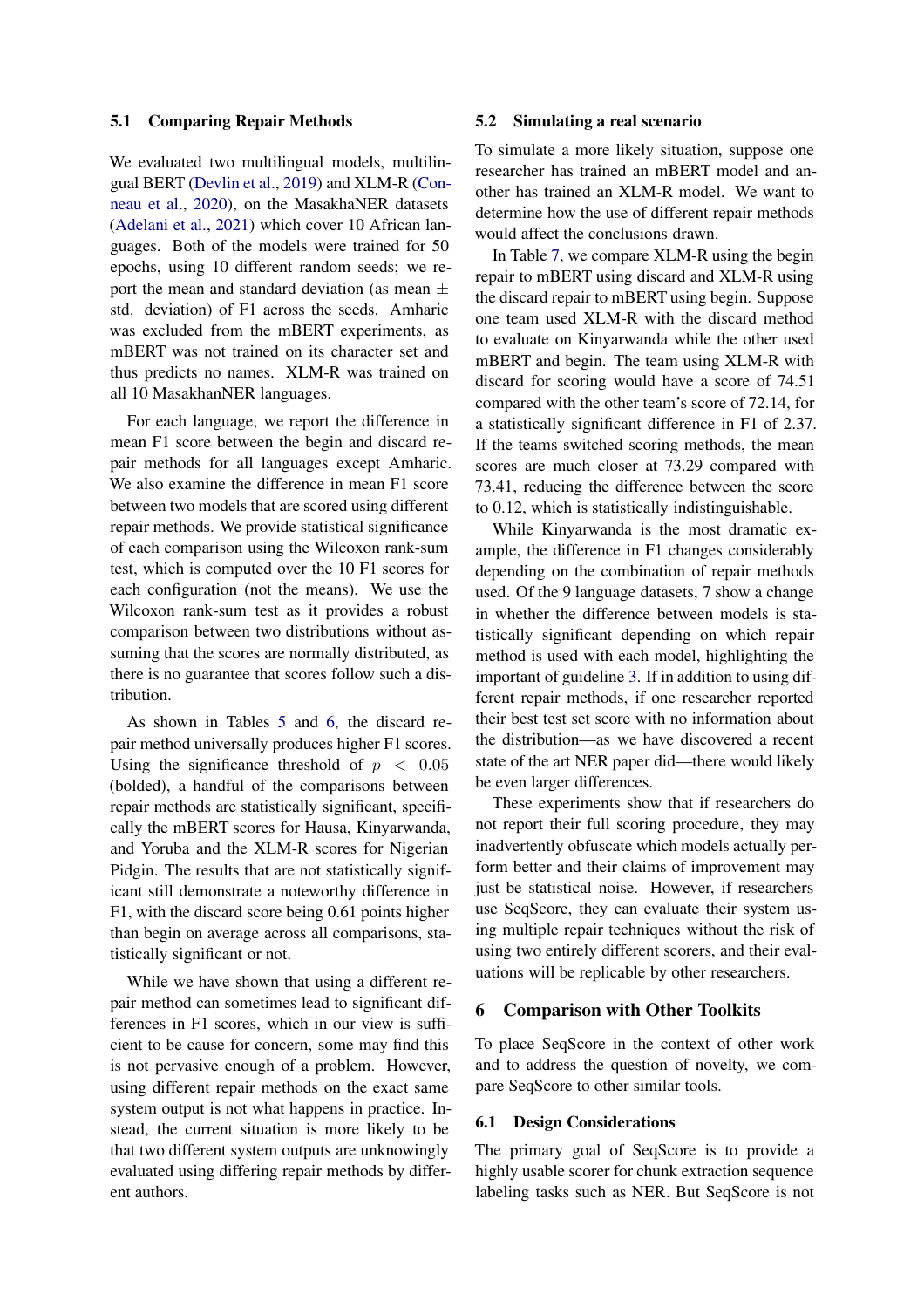<span id="page-6-0"></span>

| Lang. | XLM-R<br>Begin | mBERT<br>Discard | Δ    | p-value | XLM-R<br>Discard | mBERT<br>Begin | Δ    | p-value |
|-------|----------------|------------------|------|---------|------------------|----------------|------|---------|
| hau   | 89.78          | 87.36            | 2.42 | 0.0002  | 90.12            | 86.87          | 3.25 | 0.0002  |
| ibo   | 84.18          | 85.14            | 0.96 | 0.0233  | 84.57            | 84.82          | 0.25 | 0.5708  |
| kin   | 73.29          | 73.41            | 0.12 | 0.9397  | 74.51            | 72.12          | 2.37 | 0.0012  |
| lug   | 80.02          | 80.83            | 0.81 | 0.0494  | 80.32            | 80.42          | 0.10 | 0.8206  |
| luo   | 74.43          | 74.18            | 0.25 | 0.8206  | 74.96            | 73.37          | 1.59 | 0.0257  |
| pcm   | 87.89          | 88.47            | 0.58 | 0.0452  | 88.48            | 87.97          | 0.51 | 0.1306  |
| swa   | 87.43          | 87.12            | 0.31 | 0.2265  | 87.79            | 86.73          | 1.06 | 0.0012  |
| wol   | 64.74          | 66.29            | 1.55 | 0.0696  | 65.19            | 65.35          | 0.16 | 0.8206  |
| yor   | 77.63          | 79.87            | 2.42 | 0.0002  | 78.40            | 78.96          | 0.56 | 0.3447  |

Table 7: Comparison crossing models and repair methods.

<span id="page-6-1"></span>

|                               |  |  | SeqScore Stanza NCRF++ iobes sighsmile spyysalo wnuteval seqeval conlleval |  |  |
|-------------------------------|--|--|----------------------------------------------------------------------------|--|--|
| Warns for invalid label seqs. |  |  |                                                                            |  |  |
| begin repair                  |  |  |                                                                            |  |  |
| Discard repair                |  |  |                                                                            |  |  |
| Converts label schemes        |  |  |                                                                            |  |  |
| Scoring                       |  |  |                                                                            |  |  |
| Aggregation across runs       |  |  |                                                                            |  |  |

Table 8: Comparison of package features

just a scorer; it is designed to address the entire lifecycle of working with data: validating and examining annotation, converting between various chunk encodings, identifying and repairing invalid label sequences, and finally producing scores. SeqScore is implemented in Python, and like Git it uses subcommands to perform each task, for example score to score, and validate to validate files. While other packages exist for scoring and handling invalid label sequences, no other package has the convenience of everything in one place.

We believe this convenience lessens the barriers to providing more detailed reporting of scoring methods, and that this convenience and packaging together of all of these features is a novelty of SeqScore. For example, unlike conlleval and every other NER scorer we examined, SeqScore supports aggregating scores across multiple prediction files for the same reference. This enables the now-common practice of reporting the mean and standard deviation across runs, aiding in following guideline [5.](#page-1-4) While this is a simple feature, by reducing the effort required to report these scores, we believe we can help improve adoption of this practice. Of the papers we surveyed, only about two-thirds were clear about how many runs they used and whether their reported score was an average or a best run.

Table [8](#page-6-1) compares the features of SeqScore against other packages for scoring and working with sequence labeling data for chunking tasks. While SeqScore is designed to include as many features as possible, there are some features it does not implement. One is partial match scoring, which is [implemented in nervaluate \(](#page-9-3)Segura-Bedmar et al., [2013](#page-9-3))<sup>[7](#page-6-2)</sup> following the MUC scoring approach [\(Chinchor and Sundheim](#page-8-13), [1993](#page-8-13)). Also, SeqScore only processes CoNLL-style file formats.

NER scorers can broadly be grouped in terms of how closely they resemble the conlleval Perl script. There are direct re-implementations, those that score in the same spirit as conlleval but have additional features, and those that take a different approach to invalid labels. The set of scorers we examine is not exhaustive but covers the most widely-used ones.

#### 6.2 **conlleval** Reimplementations

To the best of our knowledge after testing on a number of datasets and edge cases, each of these is a faithful replication of the original conlleval Perl script: spyysalo <code>conlleval.py</code><sup>[8](#page-6-3)</sup>, and sighsmile conlleval.py<sup>[9](#page-6-4)</sup>. The spyysalo and sighsmile re-implimentations differ from the original conlleval script mainly in that they have support for BIOES and are written in Python instead of Perl.

<sup>&</sup>lt;sup>7</sup><https://github.com/ivyleavedtoadflax/nervaluate> <sup>8</sup><https://github.com/spyysalo/conlleval.py>

<span id="page-6-4"></span><span id="page-6-3"></span><span id="page-6-2"></span><sup>9</sup><https://github.com/sighsmile/conlleval>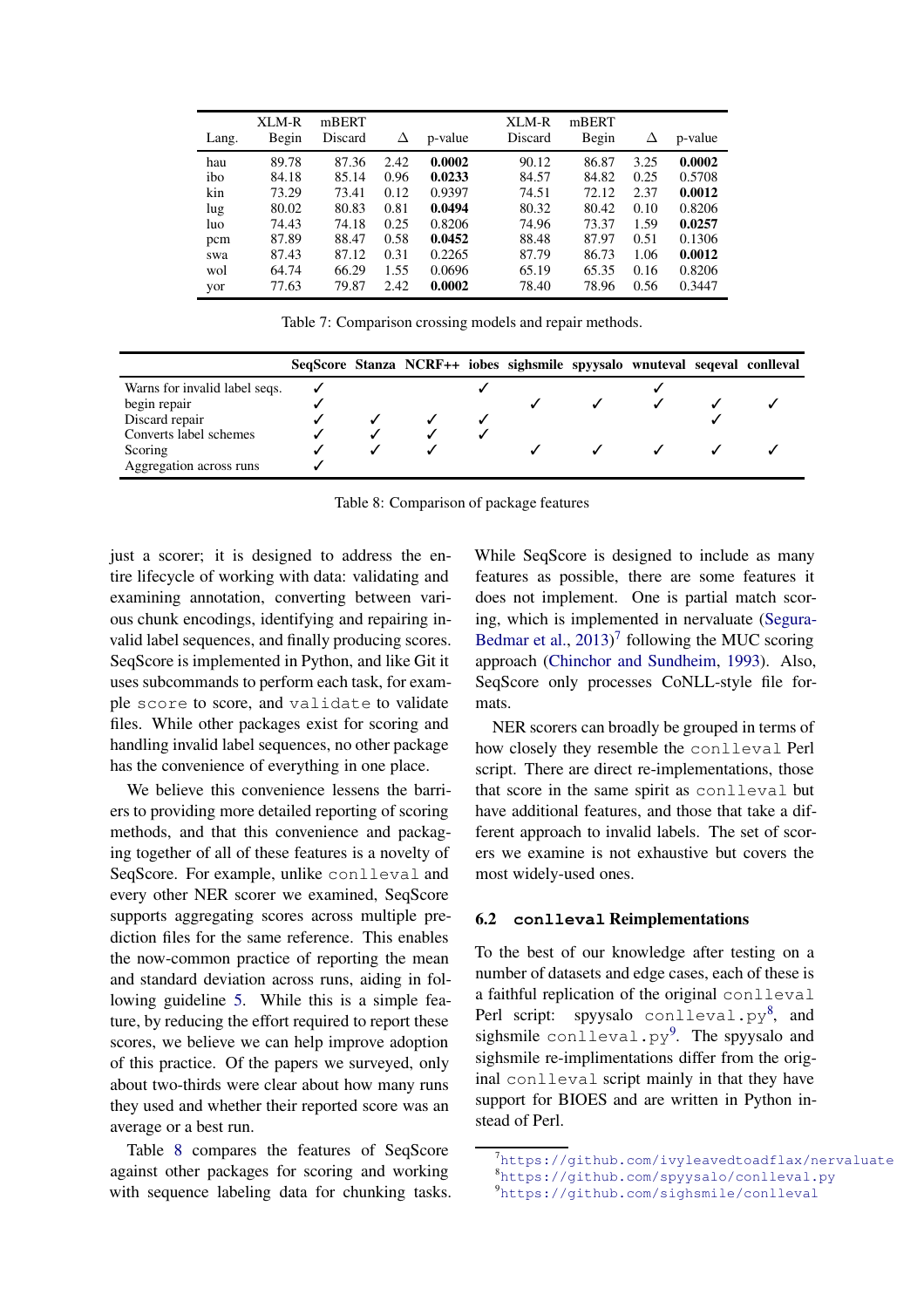#### 6.3 **conlleval**-style scorers

**wnuteval**<sup>[10](#page-7-0)</sup> wnuteval is limited to the entity types used in the shared task it was developed for. It raises warnings about invalid transitions. However, it does not handle multiple mention encoding schemes. We also found that it does not raise any warnings or errors about uneven document lengths between system and gold files; while this seems like an unusual case to test, with the use of models set maximum sequence lengths as a decoding hyperparameter, it is common to accidentally truncate sentences when producing system output for evaluation.

seqeval seqeval [\(Nakayama](#page-8-14), [2018\)](#page-8-14) can score on many different label schemes. It is unique in being one of the only scorers we examined that has more than one approach to invalid label sequences, a feature added concurrently with the development of SeqScore. Seqeval refers to them as *default* and *strict* modes. *Default* is conlleval-style (begin), while *strict* is what we refer to as *discard*.

# 6.4 Internal Scorers

There are also numerous internal scorers that are part of larger NLP toolkits and packages. Though there are certainly plenty of others, we examine evaluation methods found in NCRF++ and Stanza. Neither of the approaches of these internal scorers follow conlleval-style handling of invalid label sequences.

Stanza Stanza [\(Qi et al.](#page-8-9), [2020](#page-8-9)) is a collection of models and tools for NLP. It supports NER in multiple languages and includes its own scorer implementation. Stanza's scorer is similar to *discard* or seqeval's strict mode, with a few exceptions. Stanza also includes a number of tools for converting between schemes.

NCRF++ NCRF++ [\(Yang et al.](#page-9-4), [2018](#page-9-4)) is a framework for doing neural sequence labeling tasks in a highly configurable way. It implements its own scorer with an approach to invalid sequences using the *discard* method.

# 6.5 Handling Invalid Label Transitions

Lester [\(2020\)](#page-8-15) provides a library for parsing label schemes, identifying invalid label sequences, converting between label schemes, and enumerating the legality of possible transitions. While this library is very useful for handling label schemes and

invalid transitions, it does not address what we believe is a necessary decoupling of the scorer from the handling of invalid label sequences. While it is capable of identifying invalid transitions and supporting one's own implementation to constrain or repair invalid sequences, it does not provide com[mon methods for repai](#page-8-3)ring invalid sequences.

Lignos and Kamyab [\(2020\)](#page-8-3) demonstrate the difference that can occur when two scorers handle invalid label sequences differently. However, they do not provide any software to evaluate these differences and only test using CoNLL-03 English data with older neural models.

# 7 Conclusion

This paper has provided guidelines for reproducible NER research and demonstrated the importance of following them, both by describing the principles behind them and demonstrating the impact on actual scores. Ultimately, researchers can choose to either accept the status quo—which for NER is non-reproducible research due to both a lack of standard practices and a lack of standard tools—or attempt to elevate the practice in the field to higher standards. We hope that by providing a software toolkit to help follow these guidelines, we have substantially reduced the barriers to following reproducible research practices.

While we have created a software package to accompany our recommendations—one that makes following them extremely simple—we do not claim that using SeqScore is necessary for reproducible results. Just like sacreBLEU is not the only way to produce a reproducible MT score, SeqScore is not the only reproducible way to score NER output. However, as it is actively maintained, well-tested, and it can handle multiple repair methods, we strongly encourage its use. By focusing on transparency and prioritizing supporting reproducible research in the design of SeqScore, we believe we have produced a toolkit that can have substantial positive impact on the field.

Adoption of this paper's recommendations by researchers will increase transparency in the scoring process and enable standardization of scoring methods in a field we believe is approaching a reproducibility crisis.

<span id="page-7-0"></span><sup>10</sup><http://noisy-text.github.io/2017/files/wnuteval.py>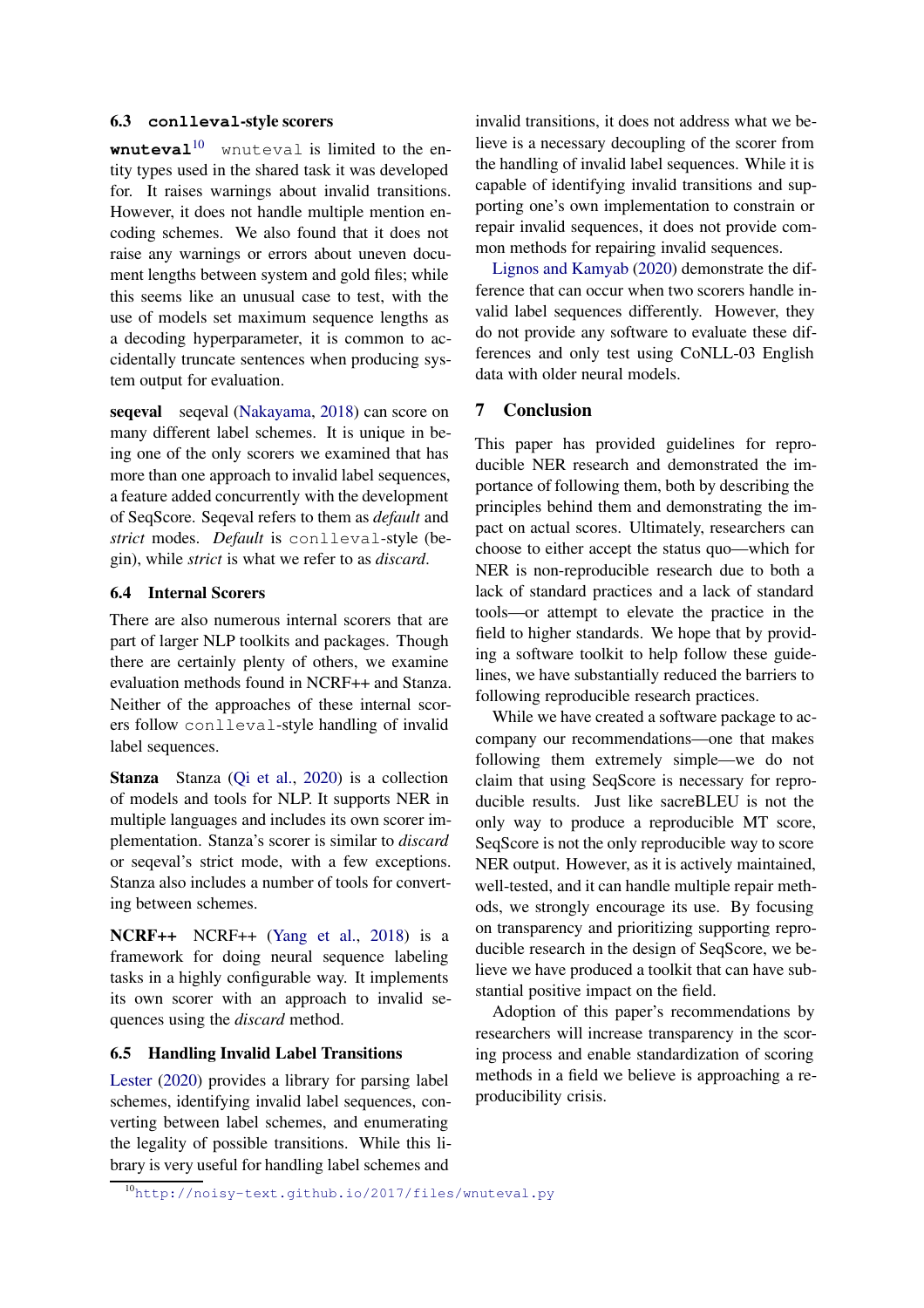# References

- <span id="page-8-12"></span>David Ifeoluwa Adelani, Jade Abbott, Graham Neubig, Daniel D'souza, Julia Kreutzer, Constantine Lignos, Chester Palen-Michel, Happy Buzaaba, Shruti Rijhwani, Sebastian Ruder, Stephen Mayhew, Israel Abebe Azime, Shamsuddeen Muhammad, Chris Chinenye Eme[zue, Joyce Nakatumba-](https://doi.org/10.18653/v1/N19-1423)Nabende, Perez Ogayo, Anuoluwapo Aremu, Catherine Gitau, Derguene Mbaye, Jesujoba Alabi, Seid Muhie Yimam, Tajuddeen Gwadabe, Ignatius Ezeani, Rubungo Andre Niyongabo, Jonathan Mukiibi, Verrah Otiende, Iroro Orife, Davis David, Samba Ngom, Tosin Adewumi, Paul Rayson, Mofetoluwa Adeyemi, Gerald Muriuki, Emmanuel Anebi, Chiamaka Chukwuneke, Nkiruka Odu, Eric Peter Wairagala, Samuel Oyerinde, Clemencia Siro, Tobius Saul Bateesa, Temilola Oloyede, Yvonne Wambui, Victor Akinode, Deborah Nabagereka, Maurice Katusiime, Ayodele Awokoya, Mouhamadane MBOUP, Dibora Gebreyohannes, Henok Tilaye, Kelechi Nwaike, Degaga Wolde, Abdoulaye Faye, Blessing Sibanda, Orevaoghene Ahia, Bonaventure F. P. Dossou, Kelechi Ogueji, Thierno Ibrahima DIOP, Abdoulaye Diallo, Adewale Akinfaderin, Tendai Marengereke, and Salomey Osei. 2021. MasakhaNER: Named entity recognition for african languages. *Transactions of the Association for Computational Linguistics (TACL)*. In press.
- <span id="page-8-4"></span>Darina Benikova, Chris Biemann, Max Kisselew, and Sebastian Padó. 2014. GermEval 2014 named entity recognition shared tas[k: Companion paper.](http://nbn-resolving.de/urn:nbn:de:gbv:hil2-opus-3006)
- <span id="page-8-13"></span>Nancy Chinchor and [Beth Sundheim. 1993.](https://www.aclweb.org/anthology/M93-1007) MUC-5 evaluation metrics. In *Fifth Message Understanding Conference (MUC-5): Proceedings of a Conference Held in Baltimore, Maryland, August 25-27, 1993*.
- <span id="page-8-0"></span>Nancy A. Chinchor. 1998. [Overview of MUC-7.](https://www.aclweb.org/anthology/M98-1001) In *Seventh Message Understanding Conference (MUC-7): Proceedings of a Conference Held in Fairfax, Virginia, April 29 - May 1, 1998*.
- <span id="page-8-11"></span>Alexis Conneau, Kartikay Khandelwal, Naman Goyal, Vishrav Chaudhary, Guillaume Wenzek, Francisco Guzmán, Edouard Grave, Myle Ott, Luke Zettlemoyer, and Veselin Stoyanov. 2020. Unsupervised cross-lingual representation learning at scale. In *Proceedings of the 58th Annual Meeting of the Association for Computational Linguistics*, pages 8440– 8451, Online. Association for Computational Linguistics.
- <span id="page-8-1"></span>Leon Derczynski, Eric Nichols, Marieke van Erp, and Nut Limsopatham. 2017. Results of the WNUT2017 sha[red task on novel and](https://doi.org/10.18653/v1/W17-4418) emerging entity recognition. In *Proceedings of the 3rd Workshop on Noisy User-generated Text*, pages 140–147, Copenhagen, Denmark. Association for Computational Linguistics.
- <span id="page-8-8"></span>Jacob Devlin, Ming-Wei Chang, Kenton Lee, and Kristina Toutanova. 2019. BERT: Pre-training of

deep bidirectional transformers for language understanding. In *Proceedings of the 2019 Conference of the North American Chapter of the Association for Computational Linguistics: Human Language Technologies, Volume 1 (Long and Short Papers)*, pages 4171–4186, Minneapolis, Minnesota. Association for Computational Linguistics.

- <span id="page-8-5"></span>George Doddington, Alexis Mitchell, Mark Przybocki, Lance Ramshaw, Stephanie Strassel, and Ralph Weischedel. 2004. The automatic content extraction (ACE) program – tasks, data, and evaluation. In *Proceedings of the Fourth International Conference on Language Resources and Evaluation (LREC'04)*, Lisbon, Portugal. European Language Resources Association (ELRA).
- <span id="page-8-6"></span>Eduard Hovy, Mitchell Marcus, Martha Palmer, Lance Ramshaw, and Ral[ph Weischedel. 2006.](https://www.aclweb.org/anthology/N06-2015) OntoNotes: The 90% solution. In *Proceedings of the Human Language Technology Conference of the NAACL, Companion Volume: Short Papers*, pages 57–60, New York City, USA. Association for Computational Linguistics.
- <span id="page-8-10"></span>Mike Kroutikov. 2019. 7776 ways to compute F1 for an NER task. http://blog.innodatalabs.com/7776\_ways\_to\_compute\_f1
- <span id="page-8-15"></span>Brian Lester. 2020. iobes: Library for span level processing. In *Proceedings of Second Workshop for NLP Open Source Software (NLP-OSS)*, pages 115– 119, Online. Association for Computational Linguistics.
- <span id="page-8-7"></span>Brian Lester, Daniel Pressel, Amy Hemmeter, Sagnik Ray Choudhury, and Srinivas Bangalore. 2020. Constrained decoding for computationally efficient named entity recognition taggers. In *Findings of the Association for Computational Linguistics: EMNLP 2020*, pages 1841–1848, Online. Association for Computational Linguistics.
- <span id="page-8-3"></span>Constantine Lignos and Marjan Kamyab. 2020. If you build you[r own NER scorer, non-replicable r](https://doi.org/10.18653/v1/2020.insights-1.15)esults will come. In *Proceedings of the First Workshop on Insights from Negative Results in NLP*, pages 94–99, Online. Association for Computational Linguistics.
- <span id="page-8-14"></span>Hiroki Nakayama. 2018. seqeval: A python framework for sequence labeling evaluation. Software available from https://github.com/chakki-works/seqeval.
- <span id="page-8-2"></span>Matt Post. 2018. A call for clarity in reporting BLEU scores. In *Proceedings of the Third Conference on Machine Translation: Research Papers*, pages 186– 191, Brussels, Belgium. Association for Computational Linguistics.
- <span id="page-8-9"></span>Peng Qi, Yuhao Zhang, Yuhui Zhang, Jason Bolton, and Christopher D. Manning. 2020. Stanza: A python natural la[nguage processing toolk](https://doi.org/10.18653/v1/2020.acl-demos.14)it for many human languages. In *Proceedings of the 58th Annual Meeting of the Association for Computational*